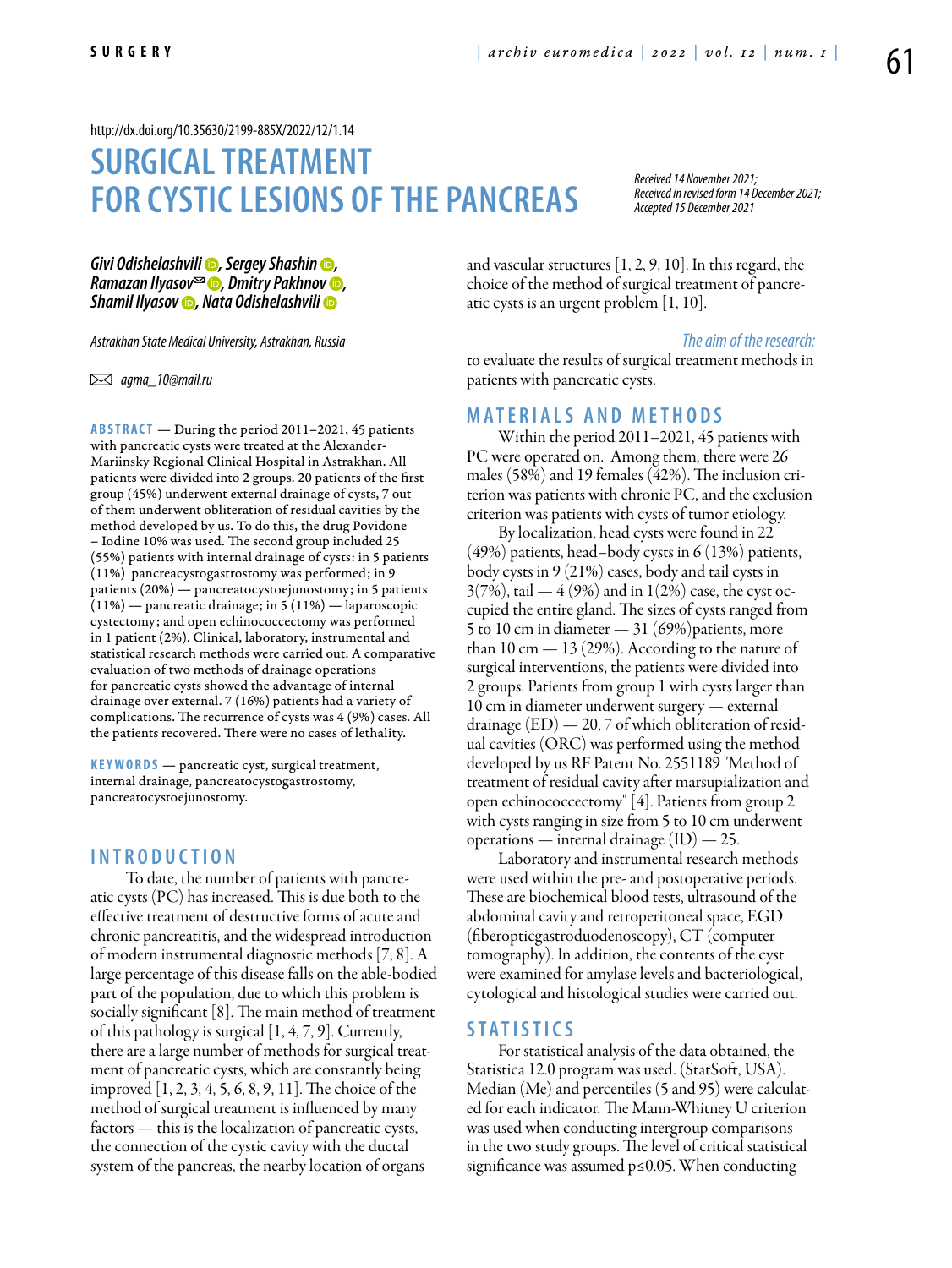**S u r g e r y**

intergroup comparisons in three or more groups, the Kraskel-Wallis criterion was used.

## **R e s u l t s a n d D i sc u s s i o n**

The number of male patients is one and a half times higher than the number of female patients. This is mainly due to the social status of the population. Despite the obvious superiority of male patients over female ones suffering from this disease, no significant differences were found when comparing by gender, depending on the attitude to a particular age group.

Depending on the forms of cysts, their localization, degree of maturity and connection with the ductal system, all this determined an individual approach to choosing the volume and nature of surgical interventions. ED was performed in 20 patients. The indications were unformed PC; as well as cysts not associated with the ductal system of the pancreas, as the first stage in infected cysts for subsequent more radical operations. There were 20 patients in 13 patients, simple ED cysts with cavity tamponade were performed. In 7 patients for ORC, we used a method developed by us, which consisted in 2-fold washing of the cystic cavity with a 10% povidone-iodine solution with an exposure of 15 minutes [4].

ID was performed in 25 patients. Indications were mature single cysts with their localization in the area of the head and body of the pancreas, as well as their communication with the ductal system of the pancreas.

Pancreatocystogastrostomy (PCG) was performed in 5 patients. RF Patent No. 2571711 "Method of surgical treatment of pancreatic head cysts" [5]. Pancreatocystoejunostomy (PCE) — performed in 9 patients on a disconnected loop.

Extrapancreatic location of cysts, with small sizes, retention cysts, and cysts not associated with the ductal system of the pancreas, were indications for cystectomy (CE). These operations were performed in 6 patients, of which in one case — by means of laparoscopic method.

In one case with large-sized pancreatic head echinococcosis, an open echinococcectomy was performed with drainage of the choledochus by Ker.

The indication for endoscopic transgastric drainage of pancreatic cysts was a single-chamber cyst of the pancreatic body, intimately fused with the posterior wall of the stomach. Such operations were performed in 5 patients.

The length of stay of patients in the hospital with ED with tamponade was  $-24 = 4.5$  bed days; with ED with ORC  $- 12.5 = 1.2$  bed days. The length of stay of patients in the hospital with ID was  $10.6 = 1.1$ bed-days, with  $CE = 15 = 4.4$  bed-days, with transgastric drainage (TGD) of PC — 10 bed days.

In the postoperative period, 7 (16%) patients had complications. ID operations turned out to be on the first place — 3 operations (23%) in patients with cyst suppuration. PCE operations were on the second place  $-2(22%)$  patients, with a case of bleeding in 1 patientand 1 case of sutures failure in the area of anastomosis. A relapse of the cyst occurred in 1 patient with TGD of PC. In other cases, there were no complications and no fatality cases.

There was no presence of cyst at the time of discharge in 45 patients after surgery, 41 (91%), and 4 (9%) still had a residual cavity. Among them, with external drainage with tamponade, a residual cavity was present in 3 patients, with endoscopic TGD in 1 patient. 1 year after surgery, 38 (84.4%) patients were in satisfactory condition, there were no dyspeptic phenomena and pain syndrome, exocrine and endocrine disorders were absent. Residual cystic cavities and infiltrative changes in the pancreatic zone were not detected. 2 (4.5%) of the total number of operated patients had no cyst, but there were manifestations of chronic pancreatitis. Cyst recurrence was detected in 3 (6.6%) patients, and the residual cavity was preserved in 2 (4.5%) patients.

Within ED with obliteration of the cavity according to the developed method, the average bed days were two times less than with ED with tamponade of the cyst cavity. With endoscopic TGD, the indicators of the period of hospitalization were better, due to the low traumatism of this method and early rehabilitation, in comparison with other methods of surgical treatment. However, 1 month after the operation, a relapse of the disease occurred. In the late postoperative period, the same indicators in the internal drainage group were better than in the other group of patients.

Summing up the analysis of the results of PC treatment, we can say that the ED operations performed, although were less traumatic; however some disadvantages suchas long healing of residual cavities and a high incidence of pancreatic and purulent fistulas were observed. The use of the developed method of ORC guarantees the prevention of complications and ensures rapid healing of the residual cavity.

# **C o n cl u s i o n**

1. The choice of surgical intervention should be decided individually in each particular case.

2. Drainage operations are safe if there is an optimal ORC method.

3. With small-sized cysts, cystectomy is indicated. 4. With large and giant cysts, preference should

be given to drainage operations.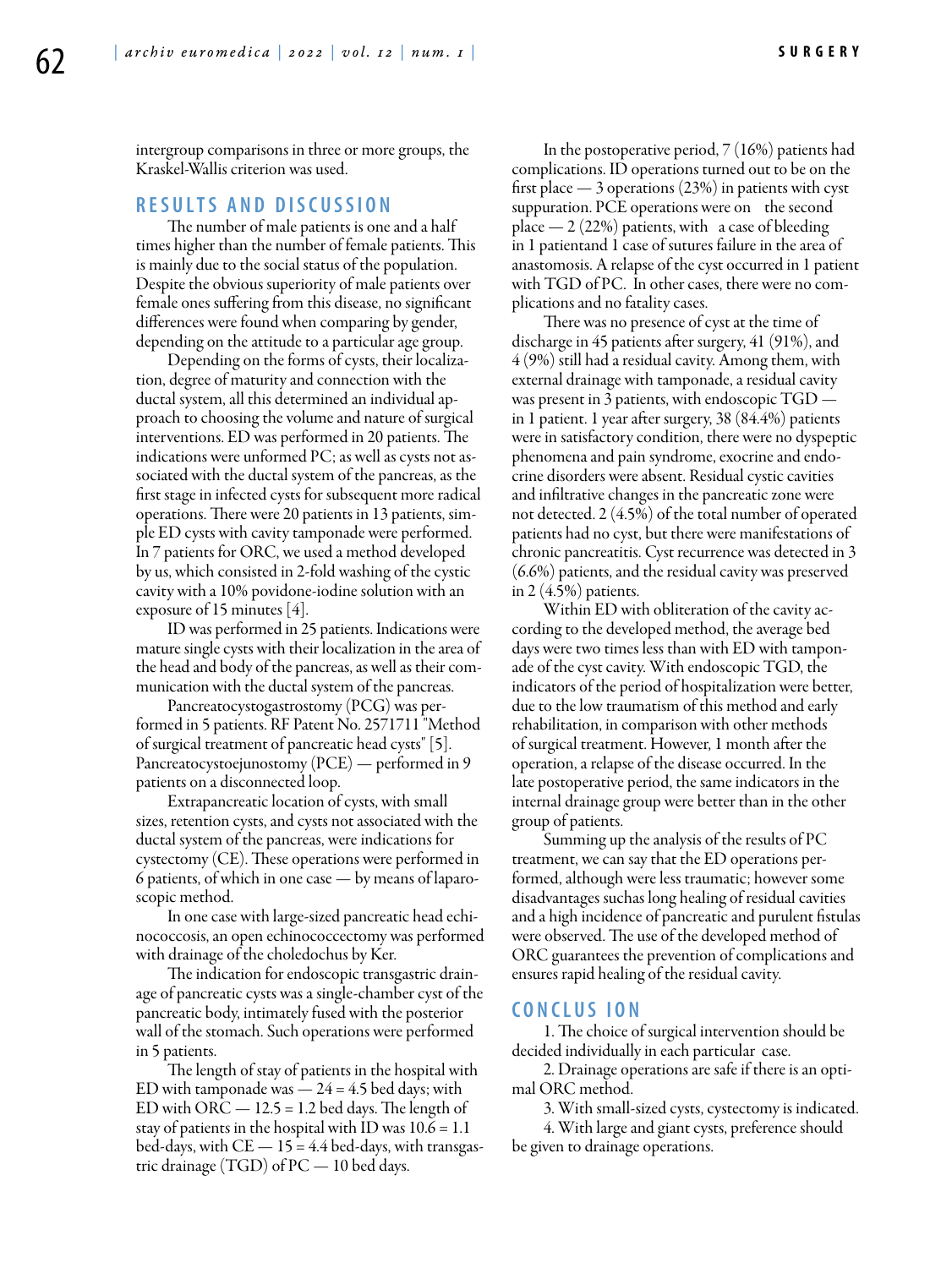*Table1. The number of patients and type of operations performed on pancreatic cysts*

| <b>Type of Operation</b>                                                                          | Patients (n)    | %        | Average hospital stay, day,<br>Me (5.95 percentiles)                        |
|---------------------------------------------------------------------------------------------------|-----------------|----------|-----------------------------------------------------------------------------|
| ED (external drainage)                                                                            | 13              | 33       | 24 [18; 30]                                                                 |
| Cystectomy<br>- laparoscopically-open echinococcectomy and drainage of the choledochus by<br>Keru | 6<br>(5)<br>(1) | 8        | 16 [10; 21]<br>p, < 0,001                                                   |
| ED with ORC (extarnal drainage operations with obliteration of residual cavities)                 | 7               | 18       | $13$ [11; 15]<br>p, 0.001;<br>$p_1 = 0.035$                                 |
| Endoscopictransgastricdrainage (TGD) of pancreaticcysts (PC)                                      | 5               | 13       | 11[9;15]<br>$p_1 < 0,001;$<br>$p_2 = 0,011;$<br>$p_3 = 0.019$               |
| ID (internal drainage):<br>Pancreatocystogastrostomy<br>pancreatocystoejunostomy                  | 5<br>9          | 13<br>23 | 9[7; 13]<br>p, 0.001<br>$p_2 = 0.002$ ;<br>$p_3^2$ <0,001;<br>$p_4 = 0.004$ |
| In total                                                                                          | 45              | 100      |                                                                             |

*Note: p1 is the level of statistical significance of differences compared with ED; p2 is the level of statistical significance of differences compared with cystectomy; p3 is the level of statistical significance of differences compared with ED with ORC; p4 is the level of statistical significance of differences compared with endoscopic trans-ventricular drainage of pancreatic cysts. The Kruskal Wallis criterion was x2=32.429, df=4, p<0.001.*

*Table 2. Long-term results in various operations*

| Type of operation                                                                    | Patients (n)   | $\%$ | Long-term results                                     |  |
|--------------------------------------------------------------------------------------|----------------|------|-------------------------------------------------------|--|
| ED (external drainage)                                                               |                | 15,5 | the presence of complaints and recurrence of the cyst |  |
|                                                                                      |                | 23   | the presence of complaints and residual cavity        |  |
|                                                                                      |                | 15,5 | the presence of complaints, no cyst to be found       |  |
|                                                                                      | 6              | 46   | No complaints and no cyst to be found                 |  |
| ED with ORC (external drainage operations with<br>obliteration of residual cavities) | $\overline{ }$ | 100  | No complaints and no cyst to be found                 |  |
| Pancreatocystogastrostomy                                                            | 5              | 100  | No complaints and no cyst to be found                 |  |
| Pancreatocystoejunostomy                                                             | 9              | 100  | No complaints and no cyst to be found                 |  |
| Cystectomy                                                                           | 6              | 100  | No complaints and no cyst to be found                 |  |
| Endoscopic transgastric drainage (TGD) of pancre-<br>atic cysts (PC)                 |                | 20   | No complaints and no cyst to be found                 |  |
|                                                                                      |                | 20   | No complaints, the signs of residual cavity           |  |
|                                                                                      | 3              | 60   | No complaints and no cyst to be found                 |  |
| In total                                                                             | 45             |      |                                                       |  |

- **R E F E R E N C E S**<br>1. **ILYASOV R.K., ODISHELASHVILI G.D.** Surgical aspects of treatment of cystic forms of chronic pancreati-<br>tis. Astrakhan Medical Journal. – 2016. – Vol. 11, No. 3.P. 30–38.
- 2. Khatsko V.V., Zenin O.K., Potapov V.V. Surgical tactics in cases of pancreatic pseudocysts. University proceedings. Volga region. Medical sciences.2015;(3):127–34 (In Russ.).
- 3. Odishelashvili G.D., Zurnajjants V.A., Ilyasov R.K., Pakhnov D.V., Kurtusunov B.T.,

Kchibekov E.A., Detochkin A.N. A new method for surgical treatment of cysts located in the head of the pancreas. ArchivEuroMedica 2019. Vol. 9. No 1. P. 122–125

- 4. Odishelashvili G. D., Pakhnov D. V., Odishe-LASHVILI L. G. A method of treatment of the residual cavity after marsupialization and open echinococcectomy.Patent RF, No. 2551189, 2015.
- 5. ODISHELASHVILI G. D., ILYASOV R. K. A method of surgical treatment of cysts of the pancreatic head. Patent RF, no. 2571711, 2015.